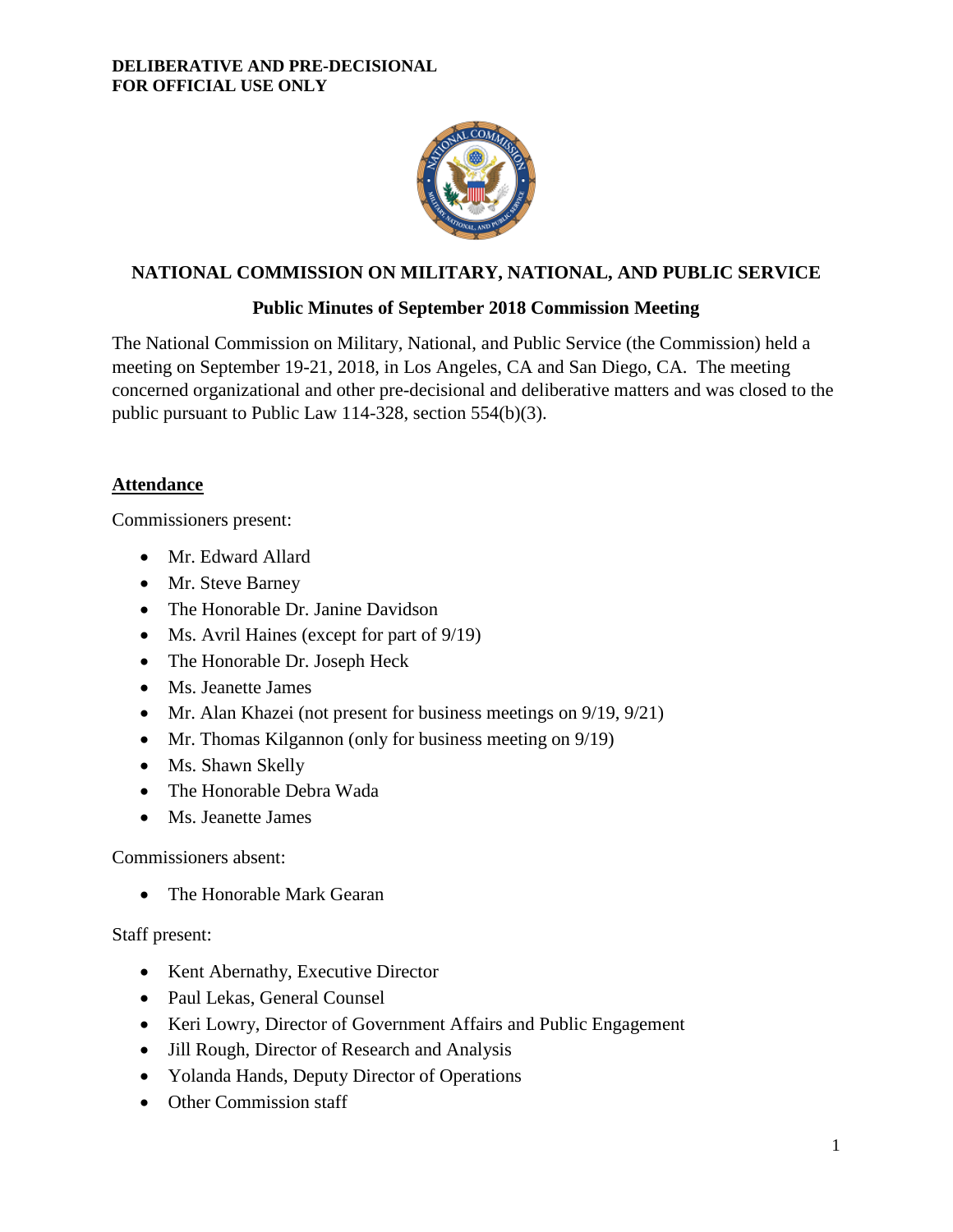#### **DELIBERATIVE AND PRE-DECISIONAL FOR OFFICIAL USE ONLY**

# *September 19, 2018*

# **Business Meeting**

The Commission convened at 0735 PT in Los Angeles to hold a business meeting. Present were Commissioners Allard, Barney, Davidson, Heck, James, Kilgannon, Skelly, and Wada. The Chairman moved to close this and other business meetings to occur on September 19-21 because pre-decisional and organizational matters would be deliberated. All Commissioners present agreed.

Chairman Heck then moved to approve minutes from the August 2018 Commission meeting. The Commission voted unanimously to approve the August 2018 minutes with minor edits.

Chairman Heck also informed the Commission of recent staff changes.

Mary Reding briefed the Commission on the events scheduled for September 19-21. The content is reflected in the agenda and briefing material provided to Commissioners.

### **Outreach and Engagement Events**

From approximately 0815-1030 PT, Commissioners Allard, Barney, Davidson, Heck, James, Khazei, Skelly, and Wada visited with staff and program participants of Homeboy Industries in Los Angeles, CA. An account of this engagement is set forth in a separate memorandum for the record (MFR).

From approximately 1200-1500 PT, Commissioners Allard, Barney, Davidson, Haines, Heck, James, Khazei, Skelly, and Wada visited with students and teachers at East Los Angeles College (ELAC) as well as Marvin Martinez, ELAC President. Commissioners held discussions on issues within the Commission's mandate, and accounts of these discussions are set forth in separate MFRs.

From approximately 1530-1700 PT, Commissioners Allard, Barney, Davidson, Haines, Heck, James, Khazei, Skelly, and Wada met with business and philanthropic leaders at the Los Angeles Chamber of Commerce. An account of this engagement is set forth in a separate MFR.

### **Work Group Deliberation**

At approximately 1800 PT, Commissioners Davidson, Haines, James, Khazei, and Skelly held a meeting of the Ends, Ways, and Means Work Group. An account of this sessions is set forth in an internal MFR.

### *September 20, 2018*

### **Outreach and Engagement Events**

From approximately 0915-1045 PT, Commissioners Allard, Barney, Davidson, Haines, Heck, James, Khazei, Skelly, and Wada met with program staff and student leaders affiliated with the United Way's Young Civic Leaders Program at the United Way of Greater Los Angeles. An account of this engagement is set forth in a separate MFR.